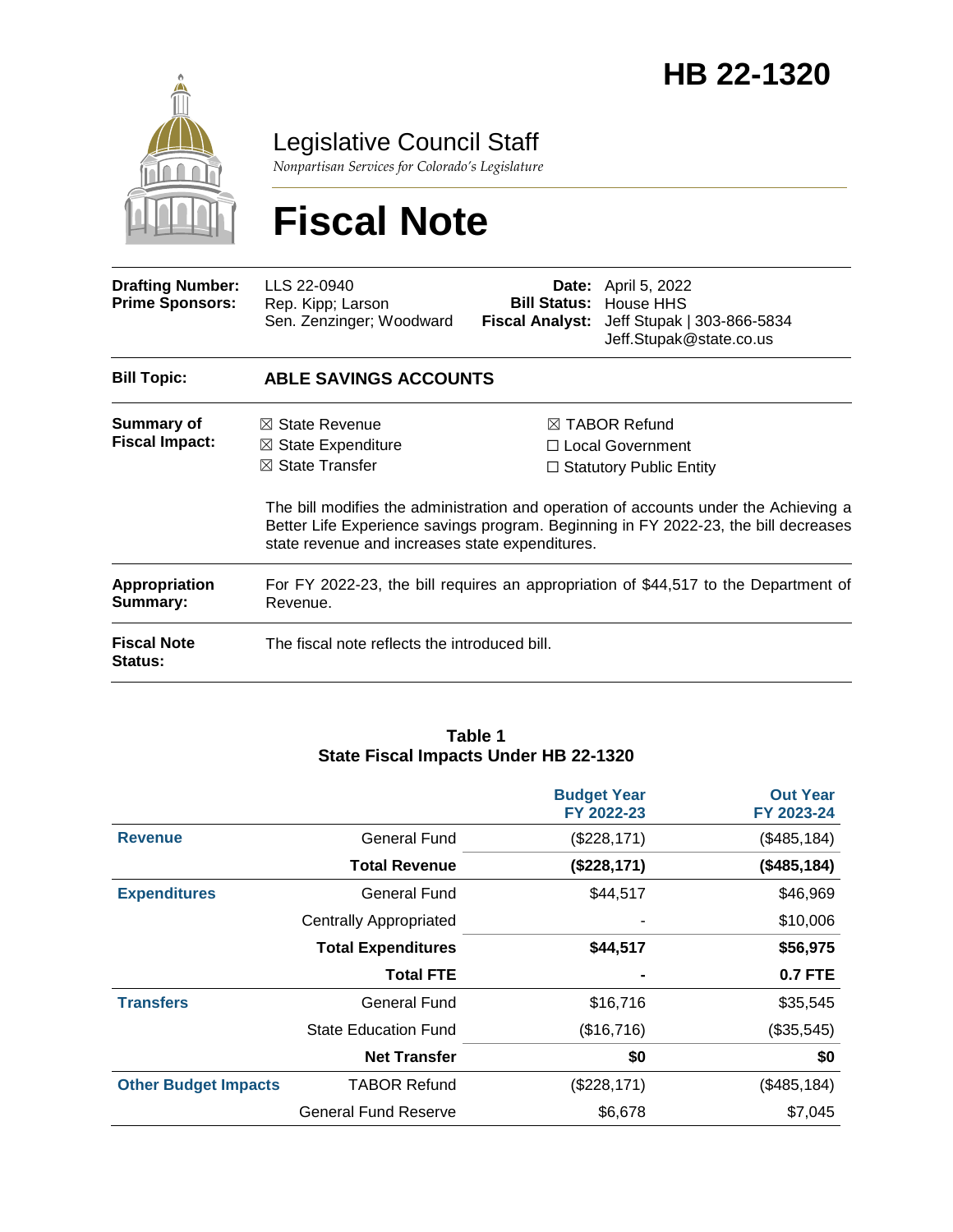## Page 2<br>April 5, 2022 **HB 22-1320**

## **Summary of Legislation**

The bill modifies the administration and operation of accounts under the Achieving a Better Life Experience (ABLE) savings program. First, the bill allows a person other than the individual with a disability to open an ABLE savings account for the individual and to have signature authority over that account. Second, the bill prohibits the state from filing a claim against an ABLE savings account upon the account owner's death for outstanding payments due for qualified disability expenses.

Additionally, the bill allows taxpayers to deduct contributions to an ABLE savings account from their state taxable income. Expenditures from the account for non-qualified disability expenses are subject to tax recapture.

## **Background**

The CollegeInvest authority administers the ABLE savings program. Individuals who were declared disabled, as defined under federal law, before reaching 26 years of age are eligible to open an ABLE savings account. ABLE savings accounts under section 529A of the internal revenue code are modeled after section 529 college savings accounts, but, unlike those accounts, ABLE savings accounts may be used to save for many expenses related to an individual's disability without disqualifying the individual for certain federal benefits.

## **State Revenue**

The bill decreases state income tax revenue by \$228,171 in FY 2022-23 (a half-year impact), by \$485,184 in FY 2023-24, and by increasing amounts in subsequent years. The bill reduces income tax revenue, which is subject to TABOR.

**Assumptions.** As of 2021, there were a total of 1,761 funded ABLE accounts. The fiscal note assumes that this figure will grow to 2,228 in 2023 and 2,450 in 2024 based on historical account growth. The average annual contribution to an ABLE account in 2021 was \$4,054. The fiscal note assumes this figure will increase to \$4,502 in 2023 and \$4,610 in 2024 based on inflation expectations consistent with the March 2022 Legislative Council Staff economic forecast. The fiscal note assumes that all ABLE account holders will utilize the bill's new income tax deduction for contributions to their account.

## **State Transfers**

Under current law, one third of one percent of taxable income, as adjusted by state law, is transferred from the General Fund to the State Education Fund. Because this bill decreases taxable income, the bill also decreases transfers from the General Fund to the State Education Fund by an estimated \$16,716 in FY 2022-23, by \$35,545 in FY 2023-24, and by increasing amounts in subsequent years.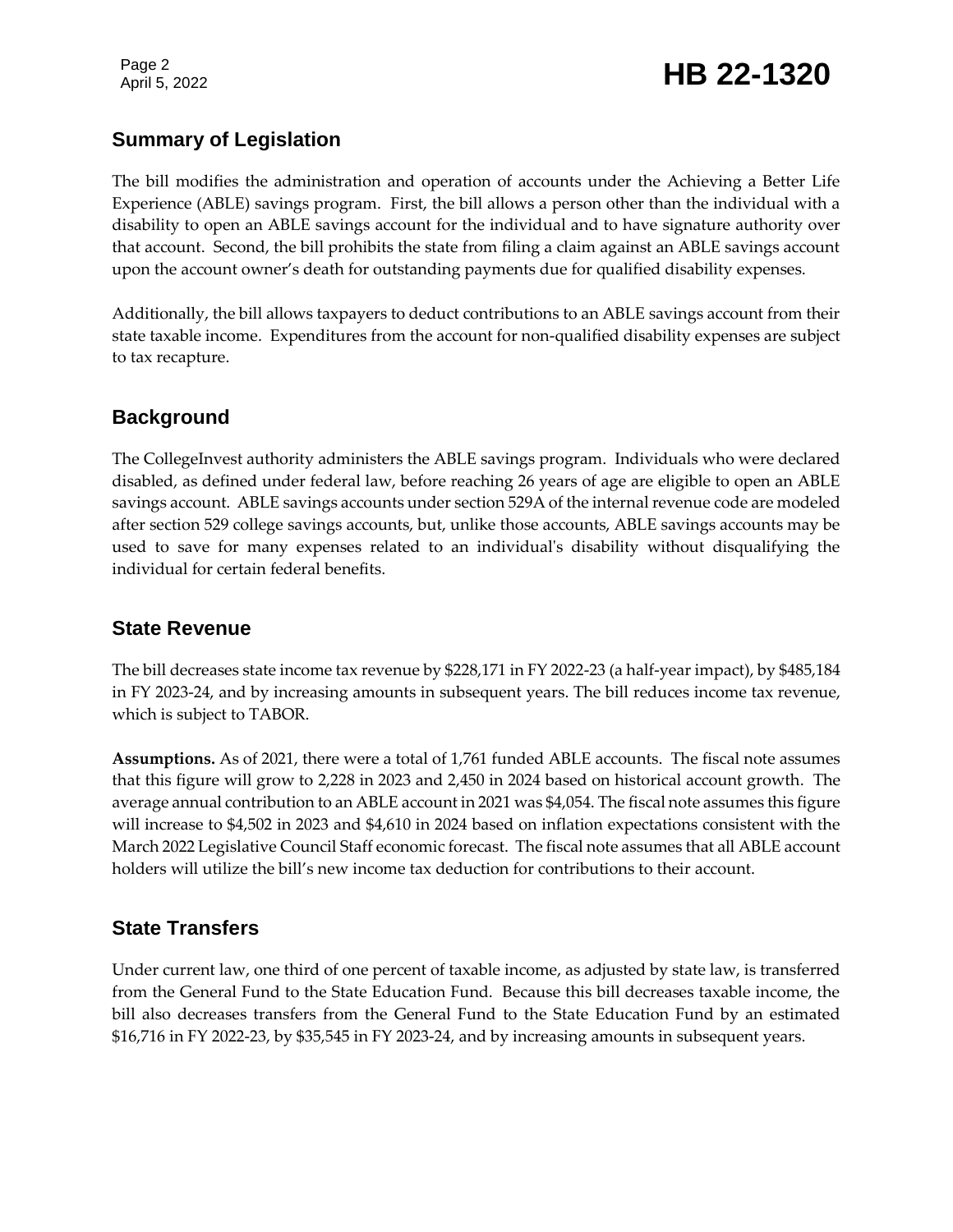## **State Expenditures**

The bill increases state expenditures in the Department of Revenue by \$44,517 in FY 2022-23, by \$56,975 in FY 2023-24, and by lesser amounts in subsequent years. Expenditures are shown in Table 2 and detailed below.

#### **Table 2 Expenditures Under HB 22-1320**

|                                           | FY 2022-23     | FY 2023-24 |
|-------------------------------------------|----------------|------------|
| <b>Department of Revenue</b>              |                |            |
| <b>Personal Services</b>                  |                | \$33,424   |
| <b>Standard Operating</b>                 |                | \$945      |
| Capital Outlay                            |                | \$6,200    |
| <b>Computer Programming</b>               | \$37,560       |            |
| Tax Form Changes                          | \$557          |            |
| Data Reporting                            | \$6,400        | \$6,400    |
| Centrally Appropriated Costs <sup>1</sup> |                | \$10,006   |
| <b>Total Cost</b>                         | \$44,517       | \$56,975   |
| <b>Total FTE</b>                          | <b>0.0 FTE</b> | 0.7 FTE    |

<sup>1</sup> *Centrally appropriated costs are not included in the bill's appropriation.*

**Department of Revenue.** The Department of Revenue (DOR) will require an additional 0.7 FTE tax examiners in FY 2023-24. The tax examiners are necessary to process and review additional returns claiming the new tax deduction and to resolve errors in returns. The fiscal note assumes that approximately 2,228 taxpayers will utilize the bill's new deduction in 2023 and 2,450 in 2024. In the first year of new tax deductions, DOR reviews all returns claiming the deduction due to high error rates amongst unfamiliar taxpayers. Beginning in FY 2024-25, DOR will review 10 percent of returns claiming this deduction and their personnel needs will decrease significantly.

- **Computer programming and testing.** For FY 2022-23 only, the bill will require changes to DOR's GenTax software system and additional testing. Changes are programmed by a contractor at a cost of \$225 per hour. Approximately 40 hours of computer programming will be required to implement this bill, totaling \$9,000. Additional computer and user acceptance testing are required to ensure programming changes are tested and functioning properly, resulting in an additional \$28,560 in expenditures by the department.
- **Tax form changes.** The bill requires \$557 in expenditures in FY 2022-23 to implement tax form changes. These expenditures will take place in the Department of Personnel and Administration using reappropriated funds from the DOR.

**Data reporting.** Beginning in FY 2022-23, the Office of Research and Analysis within DOR will expend \$6,400 each year to collect and report data on the new tax deduction.